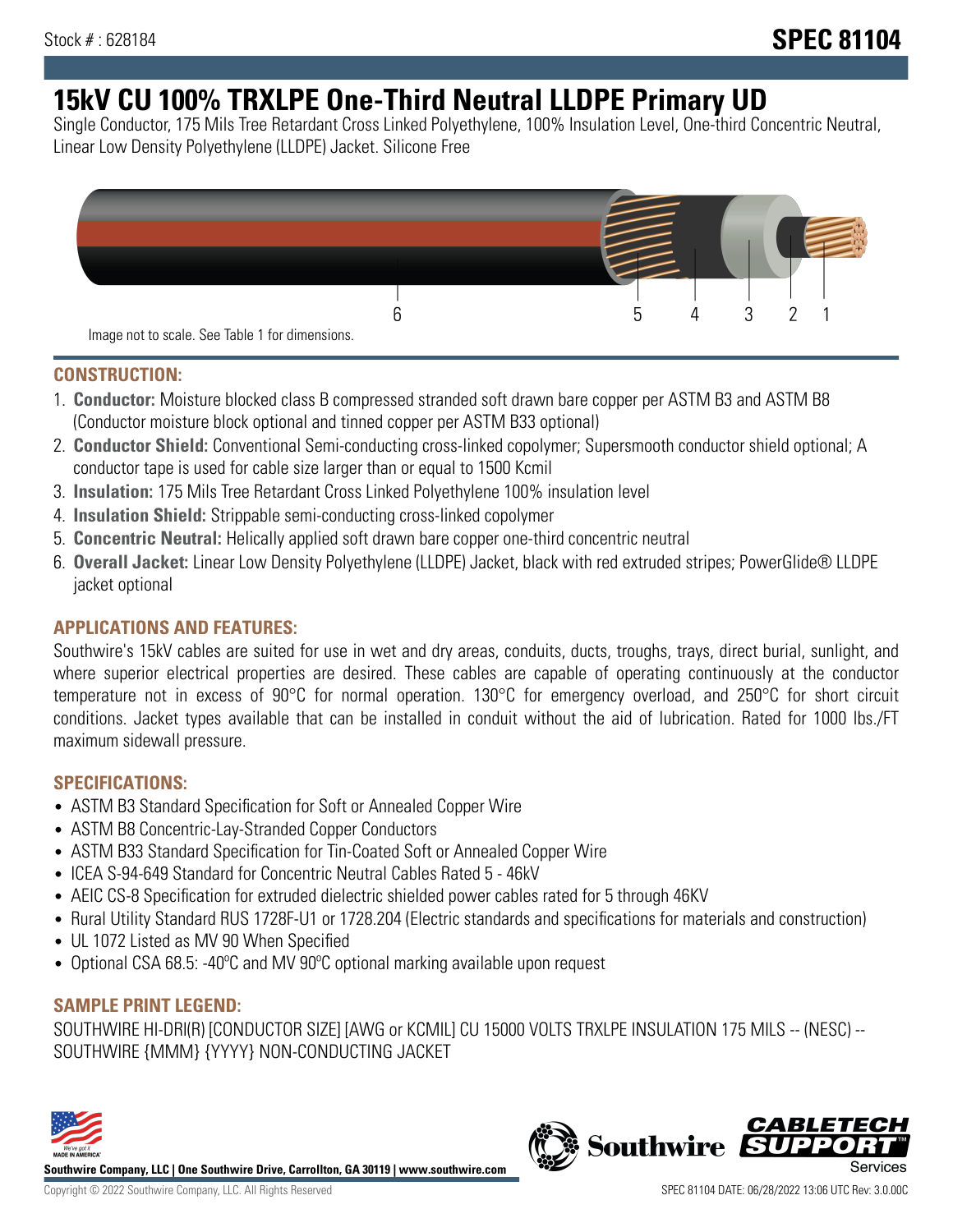## Stock # : 628184 **SPEC 81104**

#### **Table 1 – Weights and Measurements**

| <b>Stock</b><br>Number | Cond.<br><b>Size</b> | <b>Diameter</b><br>Over<br>Conductor | <b>Diameter</b><br>Over<br>Insulation | lnsul.<br>Thickness | <b>Diameter</b><br>Over<br>Insulation<br><b>Shield</b> | Concentric<br><b>Neutral</b> | Neutral DC<br>Resistance<br>$25^{\circ}$ C | <b>Jacket</b><br><b>Thickness</b> | Approx.<br>OD | Approx.<br>Weight    | Min<br><b>Bending</b><br>Radius | Max Pull<br>Tension* <sup>1</sup> |
|------------------------|----------------------|--------------------------------------|---------------------------------------|---------------------|--------------------------------------------------------|------------------------------|--------------------------------------------|-----------------------------------|---------------|----------------------|---------------------------------|-----------------------------------|
|                        | AWG/<br>Kcmil        | inch                                 | inch                                  | mil                 | inch                                                   | No. x AWG                    | $\Omega$ /1000ft                           | mil                               | inch          | Ib<br><b>Y1000ft</b> | inch                            | $\mathsf{lb}$                     |
| 628184                 | $\Omega$<br>(7)      | 0.283                                | 0.670                                 | 175                 | 0.750                                                  | 6x14                         | 0.438                                      | 50                                | 0.978         | 568                  | 7.8                             | 531                               |

All dimensions are nominal and subject to normal manufacturing tolerances

◊ Cable marked with this symbol is a standard stock item

\* Pulling tension based on pulling eye directly connected to conductor

^ HiDri Plus - Water Blocking Powder. Black Jacket

# All black jacket

§ HiDri Plus - Water Blocking Powder. Black Jacket. CSA Listed

### **Table 2 – Electrical and Engineering Data**

| Cond.<br>Size | 'DC<br>Resistance<br>@25°C | AC.<br>Resistance<br>$@90^{\circ}C$ | Capacitive<br>Reactance @<br>60Hz | Inductive<br>Reactance<br>@ 60Hz | Charging<br>Current | <b>Dielectric</b><br>Loss | Zero<br>Sequence<br>Impedance*   | Positive<br>Sequence<br>Impedance <sup>+</sup> | Short<br>Circuit<br>Current @<br>30 Cycle | Allowable<br>Ampacity in<br>Duct 90°C1 | Allowable<br>Ampacity<br><b>Directly</b><br>Buried 90°C‡ |
|---------------|----------------------------|-------------------------------------|-----------------------------------|----------------------------------|---------------------|---------------------------|----------------------------------|------------------------------------------------|-------------------------------------------|----------------------------------------|----------------------------------------------------------|
| AWG/<br>Kcmil | $\Omega/1000$ ft           | $\Omega/1000$ ft                    | $M\Omega^*1000$ ft                | $\Omega/1000$ ft                 |                     | A/1000ft W/1000ft         | $\Omega/1000$ ft                 | $\Omega/1000$ ft                               | Amp                                       | Amp                                    | Amp                                                      |
| (7)           | 0.162                      | 0.203                               | 0.050                             | 0.047                            | 0.172               | 0.447                     | $ 0.522 + i0.229 0.204 + i0.047$ |                                                | 2196.1                                    | 160                                    | 195                                                      |

\* Calculations are based on three cables triplexed / concentric shield / Conductor temperature of 90°C / Shield temperature of 45°C / Earth resistivity of 100 ohmsmeter

† Ampacities are based on Figure 7 of ICEA P-117-734 (Single circuit trefoil, 100% load factor, 90°C conductor temperature, earth RHO 90, 36" burial depth) ‡ Ampacities are based on Figure 1 of ICEA P-117-734 (Single circuit trefoil, 100% load factor, 90°C conductor temperature, earth RHO 90, 36" burial depth)

### **Table 3 – Weights and Measurements (Metric)**

| Stock<br>Number | Cond.<br>Size   | Diameter<br>Over<br>Conductor | Diameter,<br><b>Over</b><br>Insulation | Insul.<br><b>Thickness</b> | <b>Diameter</b><br>Over<br>Insulation<br><b>Shield</b> | Concentric<br><b>Neutral</b> | Neutral DC<br>Resistance<br>$25^{\circ}$ C | Jacket<br><b>Thickness</b> | Approx.<br>0D | Approx.<br>Weight | Min<br>Bending<br>Radius | Max Pull<br>Tension* |
|-----------------|-----------------|-------------------------------|----------------------------------------|----------------------------|--------------------------------------------------------|------------------------------|--------------------------------------------|----------------------------|---------------|-------------------|--------------------------|----------------------|
|                 | AWG/<br>Kcmil   | mm                            | mm                                     | mm                         | mm                                                     | No. x AWG                    | $\Omega$ /km                               | mm                         | mm            | kg/km             | mm                       | newton               |
| 628184          | $\Omega$<br>(7) | 7.19                          | 17.02                                  | 4.44                       | 19.05                                                  | 6x14                         | .44                                        | 1.27                       | 24.84         | 845               | 198.12                   | 2363                 |

All dimensions are nominal and subject to normal manufacturing tolerances

◊ Cable marked with this symbol is a standard stock item

\* Pulling tension based on pulling eye directly connected to conductor

^ HiDri Plus - Water Blocking Powder. Black Jacket

# All black jacket

§ HiDri Plus - Water Blocking Powder. Black Jacket. CSA Listed

### **Table 4 – Electrical and Engineering Data (Metric)**

| Cond<br>Size  | DC<br>Resistance<br>@25°C | <b>AC</b><br>Resistance<br>$@90^{\circ}C$ | Capacitive<br>Reactance<br>@ 60Hz | Inductive<br>Reactance<br>@ 60Hz | Charging<br>Current | <b>Dielectric</b><br>Loss | Zero.<br>Sequence<br>Impedance* | Positive<br>Sequence<br>Impedance* | Short<br>Circuit<br>Current @<br>30 Cycle | Allowable<br>Ampacity in<br>Duct 90°Ct | Allowable<br>Ampacity<br><b>Directly</b><br>Buried 90°C‡ |
|---------------|---------------------------|-------------------------------------------|-----------------------------------|----------------------------------|---------------------|---------------------------|---------------------------------|------------------------------------|-------------------------------------------|----------------------------------------|----------------------------------------------------------|
| AWG/<br>Kcmil | $\Omega$ /km              | $\Omega$ /km                              | $M\Omega^*$ km                    | $\Omega$ /km                     | A/km                | W/km                      | $\Omega/1000$ ft                | $\Omega/1000$ ft                   | Amp                                       | Amp                                    | Amp                                                      |
| (7)           | 0.5315                    | 0.67                                      | 0.0152                            | 0.1542                           | 0.564               | .4665                     | $0.522 + 0.229$                 | $0.204 + j0.047$                   | 2196.1                                    | 160                                    | 195                                                      |